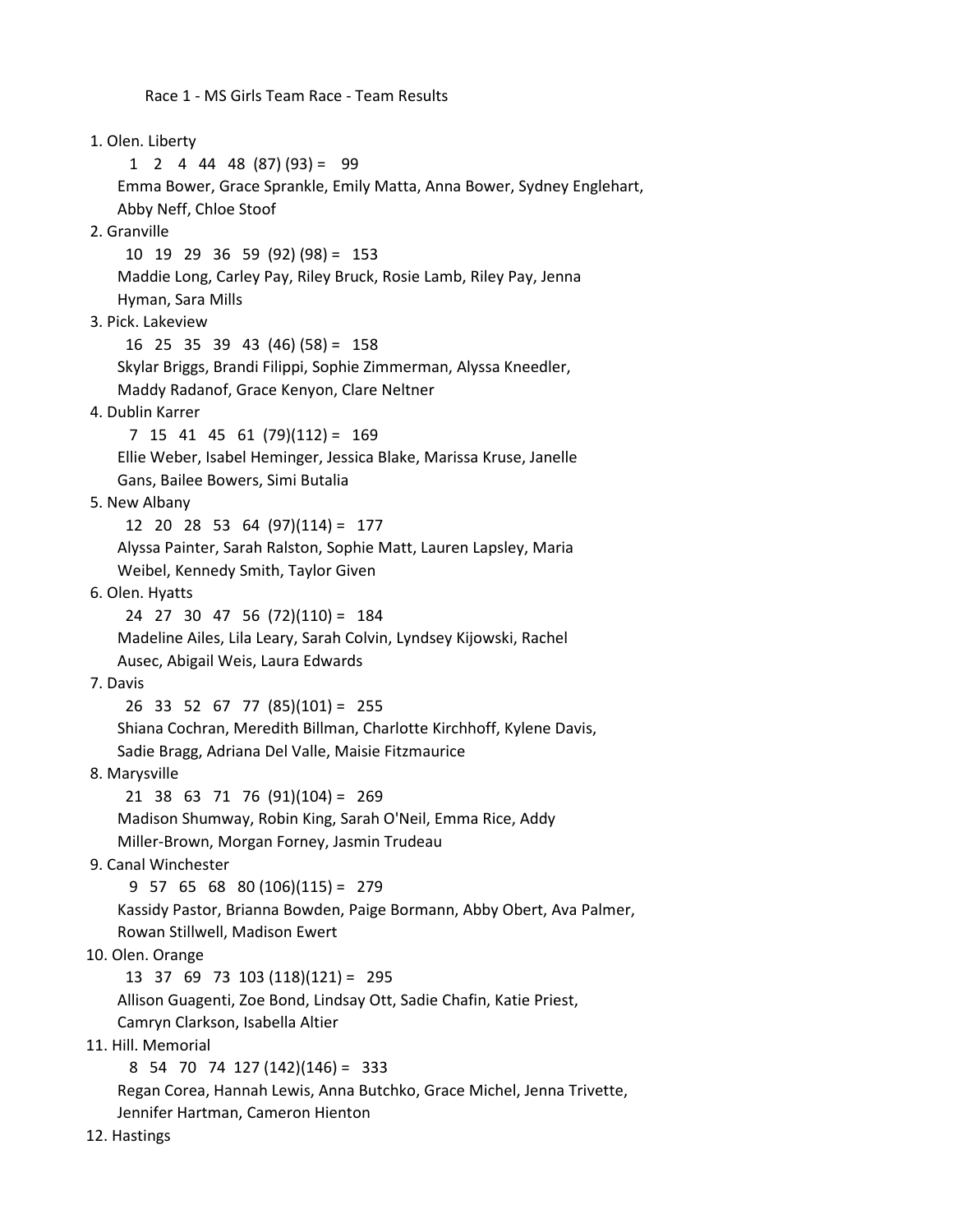6 81 82 84 88 (89) (96) = 341 Madeline Nichols, Charlotte Falk, Lizzie Clingan, Jenna Bowers, Lizzy Blind, Emma Merchant, Maddie McConnell 13. Worth. Cardinals 18 42 75 102 116 (120)(126) = 353 Tori Banks, Julia Geiger, Madison Rice, Emma Johnson, Cara Hughes, Caroline Darling, Olivia Midnight 14. Genoa 3 22 34 154 159 (164)(165) = 372 Madison Seabury, Casey George, McKenna Fry, Shantel Cox, Syndey Shoaf, Peyton Yeater, Hope Miller 15. Gahanna East 11 51 62 136 140 (148)(153) = 400 Ari Redmond, Hannah Snedden, Kim Merrick, Hannah Schlegel, Regan Mounts, Chloe Callihan, Morgan McCrary 16. Hill. Weaver 5 23 109 117 157 (166)(168) = 411 Meghan Sculli, Emily Osselborn, Shivani Raju, Annie Shaw, Chloe Barkley, Kelsey Rader, Hannah Colvin 17. Olen. Berkshire 17 60 107 108 123 (124)(125) = 415 Grace Frye, Elizabeth Schneider, Sarah Beathea, Abbey Seipel, Liz Passias, Kailee O'Brien, Lauren Householder 18. Gahanna South 32 86 94 105 119 (137)(138) = 436 Maddie Larick, Kaitlyn Bartholomew, Avianna Holderby, Claire Steigerwald, Mallory Beach, Maddie Gabhart, Cara Miller 19. Dublin Sells 14 95 99 113 134 (135)(144) = 455 Delaney Marsalek, Gabby Beckman, Carole Zugaro, Kathleen Cox, Erin Holsinger, Jade Jacobs, Eileen Schwab 20. St. Brigid of Kildare 66 78 90 100 129 (160)(161) = 463 Sarah O'Brien, Mandy Flanagan, Emily Latshaw, Claire Ghidotti, Angela Staravecka, Danielle Fisher, Clare Cavanagh 21. St. Pius X School 49 55 122 141 145 (149)(151) = 512 Audrey Bailey, Alicia Donley, Annie Robinson, Hannah Thompson, Amanda Kuhn, Mary Berger, Abigail Wilson 22. Big Walnut 31 83 111 152 158 (162)(163) = 535 Leksi Murnieks, Kaitlin Meade, Morgan Hemming, Cambria Kerr, Mackenzie West, Izzy Rooney, Arianna Goodrich 23. Pick. Ridgeview 50 131 132 133 139 (150)(156) = 585 Lindsay Schmitt, Anna Taylor, Hayley James, Camryn Theado, Amelia

Allen, Maddy Wyant, Breanna Finkbeiner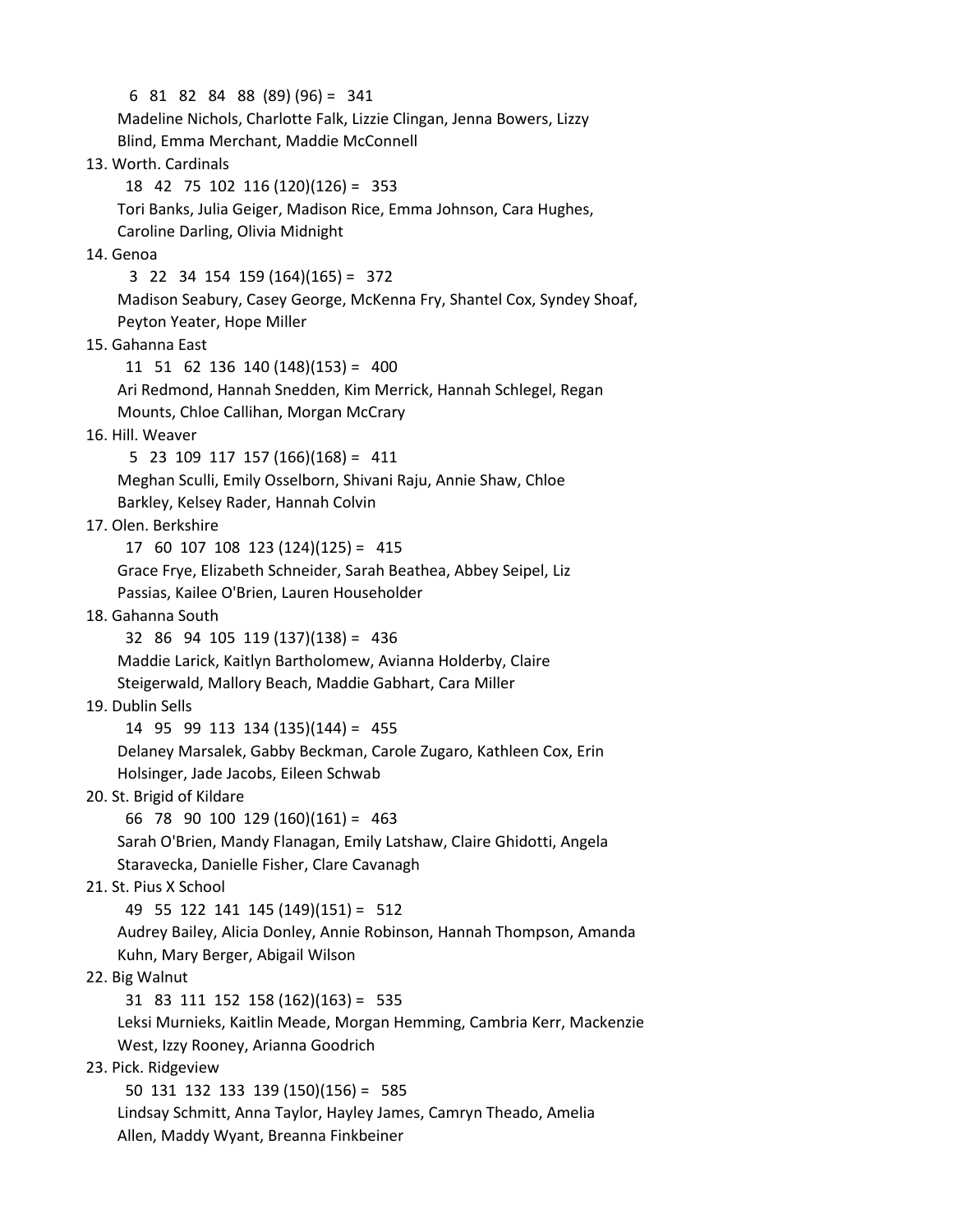24. Dublin Grizzell

 40 130 143 147 170 = 630 Kat Willette, Olivia Keubler, Meaghan Yant, Mitali Singh, Nicole Bowen 25. Lan. Sherman 128 155 167 169 171 (172) = 790 Rachel Kirchgessner, Sophia Barros, Lexi Singer, Morgan Hines, Calista

Thorton, Anna Eckman

| Place | <b>TmPI</b>    |    | Bib# | Name                  | School                       | Time     | Pace                |
|-------|----------------|----|------|-----------------------|------------------------------|----------|---------------------|
| ===== | $====$         |    |      |                       | ====================== ===== |          | $=$ $=$ $=$ $=$ $=$ |
|       | $\mathbf{1}$   | 1  |      | 1998 Emma Bower       | Olen. Liberty                | 11:23:00 | 5:41:30             |
|       | $\mathbf 2$    | 2  |      | 2030 Grace Sprankle   | Olen. Liberty                | 11:26:00 | 5:43:00             |
|       | 3              | 3  |      | 1751 Madison Seabury  | Genoa                        | 11:53:00 | 5:56:30             |
|       | 4              | 4  |      | 2016 Emily Matta      | Olen. Liberty                | 12:05:00 | 6:02:30             |
|       | 5              | 5  |      | 1824 Meghan Sculli    | Hill. Weaver                 | 12:14:00 | 6:07:00             |
|       | 6              | 6  |      | 1783 Madeline Nichols | Hastings                     | 12:15:00 | 6:07:30             |
|       | $\overline{7}$ | 7  |      | 1684 Ellie Weber      | <b>Dublin Karrer</b>         | 12:17:00 | 6:08:30             |
|       | 8              | 8  |      | 1796 Regan Corea      | Hill. Memorial               | 12:19:00 | 6:09:30             |
|       | 9              | 9  |      | 1593 Kassidy Pastor   | Canal Winchester             | 12:35:00 | 6:17:30             |
|       | 10             | 10 |      | 1761 Maddie Long      | Granville                    | 12:36:00 | 6:18:00             |
|       | 11             | 11 |      | 1719 Ari Redmond      | Gahanna East                 | 12:40:00 | 6:20:00             |
|       | 12             | 12 |      | 1910 Alyssa Painter   | New Albany                   | 12:41:00 | 6:20:30             |
|       | 13             | 13 |      | 2044 Allison Guagenti | Olen. Orange                 | 12:43:00 | 6:21:30             |
|       | 14             | 14 |      | 1700 Delaney Marsalek | <b>Dublin Sells</b>          | 12:46:00 | 6:23:00             |
|       | 15             | 15 |      | 1666 Isabel Heminger  | Dublin Karrer                | 12:48:00 | 6:24:00             |
|       | 16             | 16 |      | 2057 Skylar Briggs    | Pick. Lakeview               | 12:48:00 | 6:24:00             |
|       | 17             | 17 |      | 1928 Grace Frye       | Olen. Berkshire              | 12:49:00 | 6:24:30             |
|       | 18             | 18 |      | 2145 Tori Banks       | Worth. Cardinals             | 12:54:00 | 6:27:00             |
|       | 19             | 19 |      | 1764 Carley Pay       | Granville                    | 12:55:00 | 6:27:30             |
|       | 20             | 20 |      | 1912 Sarah Ralston    | New Albany                   | 12:56:00 | 6:28:00             |
|       | 21             | 21 |      | 1870 Madison Shumway  | Marysville                   | 12:57:00 | 6:28:30             |
|       | 22             | 22 |      | 1746 Casey George     | Genoa                        | 12:57:00 | 6:28:30             |
|       | 23             | 23 |      | 1821 Emily Osselborn  | Hill. Weaver                 | 12:57:00 | 6:28:30             |
|       | 24             | 24 |      | 1949 Madeline Ailes   | Olen. Hyatts                 | 12:58:00 | 6:29:00             |
|       | 25             | 25 |      | 2062 Brandi Filippi   | Pick. Lakeview               | 12:58:00 | 6:29:00             |
|       | 26             | 26 |      | 1607 Shiana Cochran   | Davis                        | 12:59:00 | 6:29:30             |
|       | 27             | 27 |      | 1973 Lila Leary       | Olen. Hyatts                 | 13:00:00 | 6:30:00             |
|       | 28             | 28 |      | 1907 Sophie Matt      | New Albany                   | 13:02:00 | 6:31:00             |
|       | 29             | 29 |      | 1754 Riley Bruck      | Granville                    | 13:02:00 | 6:31:00             |
|       | 30             | 30 |      | 1955 Sarah Colvin     | Olen. Hyatts                 | 13:02:00 | 6:31:00             |
|       | 31             | 31 |      | 1567 Leksi Murnieks   | <b>Big Walnut</b>            | 13:03:00 | 6:31:30             |
|       | 32             | 32 |      | 1734 Maddie Larick    | Gahanna South                | 13:04:00 | 6:32:00             |
|       | 33             | 33 |      | 1602 Meredith Billman | Davis                        | 13:10:00 | 6:35:00             |
|       | 34             | 34 |      | 1745 McKenna Fry      | Genoa                        | 13:10:00 | 6:35:00             |
|       | 35             | 35 |      | 2090 Sophie Zimmerman | Pick. Lakeview               | 13:11:00 | 6:35:30             |
|       | 36             | 36 |      | 1759 Rosie Lamb       | Granville                    | 13:11:00 | 6:35:30             |
|       | 37             | 37 |      | 2039 Zoe Bond         | Olen. Orange                 | 13:12:00 | 6:36:00             |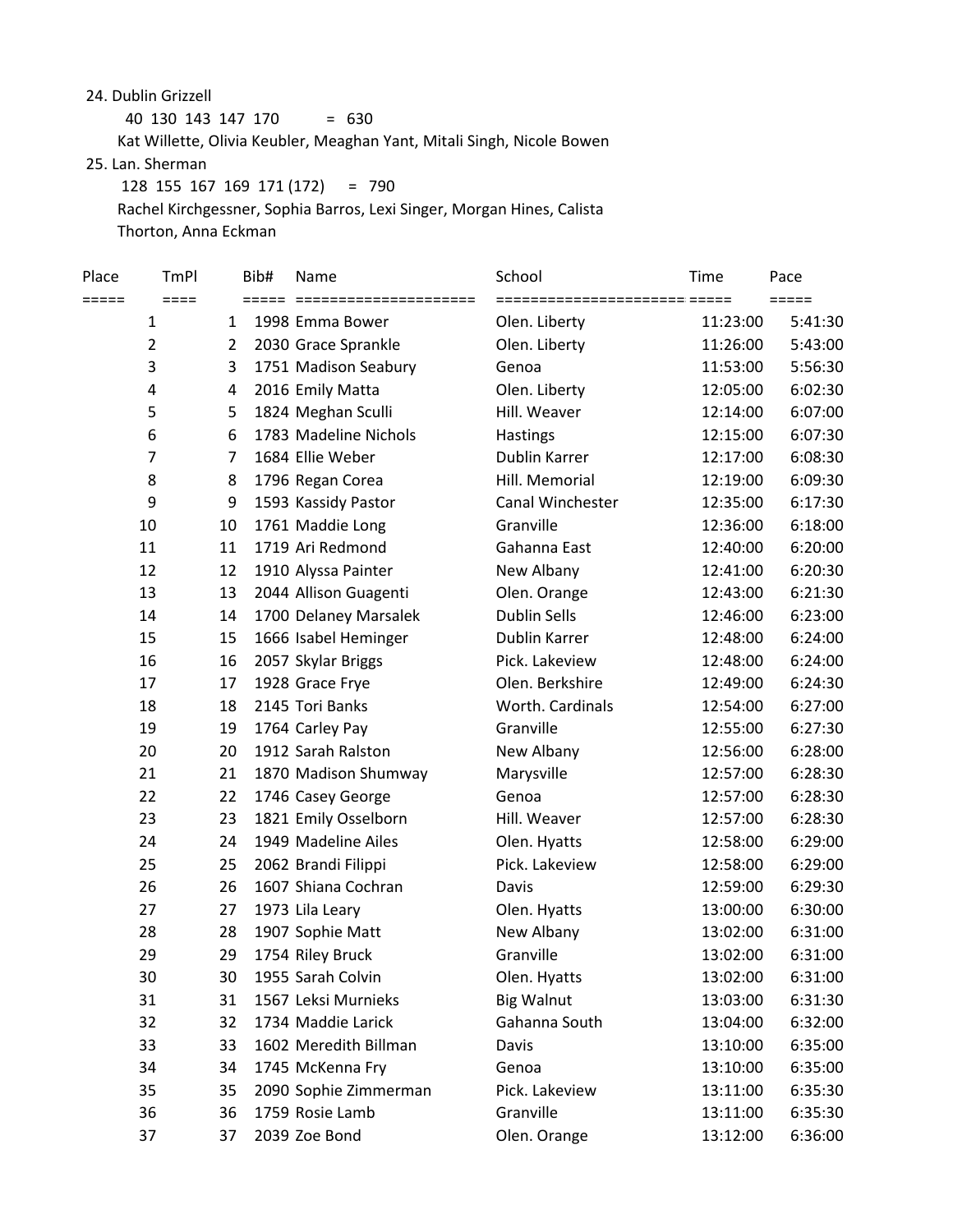| 38 | 38 | 1848 Robin King          | Marysville             | 13:14:00 | 6:37:00 |
|----|----|--------------------------|------------------------|----------|---------|
| 39 | 39 | 2071 Alyssa Kneedler     | Pick. Lakeview         | 13:16:00 | 6:38:00 |
| 40 | 40 | 1646 Kat Willette        | <b>Dublin Grizzell</b> | 13:16:00 | 6:38:00 |
| 41 | 41 | 1650 Jessica Blake       | Dublin Karrer          | 13:18:00 | 6:39:00 |
| 42 | 42 | 2152 Julia Geiger        | Worth. Cardinals       | 13:19:00 | 6:39:30 |
| 43 | 43 | 2083 Maddy Radanof       | Pick. Lakeview         | 13:19:00 | 6:39:30 |
| 44 | 44 | 1997 Anna Bower          | Olen. Liberty          | 13:19:00 | 6:39:30 |
| 45 | 45 | 1671 Marissa Kruse       | Dublin Karrer          | 13:22:00 | 6:41:00 |
| 46 | 46 | 2070 Grace Kenyon        | Pick. Lakeview         | 13:22:00 | 6:41:00 |
| 47 | 47 | 1970 Lyndsey Kijowski    | Olen. Hyatts           | 13:23:00 | 6:41:30 |
| 48 | 48 | 2004 Sydney Englehart    | Olen. Liberty          | 13:24:00 | 6:42:00 |
| 49 | 49 | 2129 Audrey Bailey       | St. Pius X School      | 13:24:00 | 6:42:00 |
| 50 | 50 | 2101 Lindsay Schmitt     | Pick. Ridgeview        | 13:24:00 | 6:42:00 |
| 51 | 51 | 1722 Hannah Snedden      | Gahanna East           | 13:25:00 | 6:42:30 |
| 52 | 52 | 1615 Charlotte Kirchhoff | Davis                  | 13:25:00 | 6:42:30 |
| 53 | 53 | 1904 Lauren Lapsley      | New Albany             | 13:25:00 | 6:42:30 |
| 54 | 54 | 1806 Hannah Lewis        | Hill. Memorial         | 13:26:00 | 6:43:00 |
| 55 | 55 | 2131 Alicia Donley       | St. Pius X School      | 13:28:00 | 6:44:00 |
| 56 | 56 | 1950 Rachel Ausec        | Olen. Hyatts           | 13:28:00 | 6:44:00 |
| 57 | 57 | 1579 Brianna Bowden      | Canal Winchester       | 13:28:00 | 6:44:00 |
| 58 | 58 | 2077 Clare Neltner       | Pick. Lakeview         | 13:35:00 | 6:47:30 |
| 59 | 59 | 1765 Riley Pay           | Granville              | 13:37:00 | 6:48:30 |
| 60 | 60 | 1943 Elizabeth Schneider | Olen. Berkshire        | 13:37:00 | 6:48:30 |
| 61 | 61 | 1664 Janelle Gans        | Dublin Karrer          | 13:37:00 | 6:48:30 |
| 62 | 62 | 1716 Kim Merrick         | Gahanna East           | 13:40:00 | 6:50:00 |
| 63 | 63 | 1859 Sarah O'Neil        | Marysville             | 13:41:00 | 6:50:30 |
| 64 | 64 | 1919 Maria Weibel        | New Albany             | 13:43:00 | 6:51:30 |
| 65 | 65 | 1578 Paige Bormann       | Canal Winchester       | 13:44:00 | 6:52:00 |
| 66 | 66 | 2126 Sarah O'Brien       | St. Brigid of Kildare  | 13:48:00 | 6:54:00 |
| 67 | 67 | 1609 Kylene Davis        | Davis                  | 13:49:00 | 6:54:30 |
| 68 | 68 | 1590 Abby Obert          | Canal Winchester       | 13:50:00 | 6:55:00 |
| 69 | 69 | 2048 Lindsay Ott         | Olen. Orange           | 13:51:00 | 6:55:30 |
| 70 | 70 | 1794 Anna Butchko        | Hill. Memorial         | 13:52:00 | 6:56:00 |
| 71 | 71 | 1863 Emma Rice           | Marysville             | 13:53:00 | 6:56:30 |
| 72 | 72 | 1992 Abigail Weis        | Olen. Hyatts           | 13:53:00 | 6:56:30 |
| 73 | 73 | 2041 Sadie Chafin        | Olen. Orange           | 13:55:00 | 6:57:30 |
| 74 | 74 | 1807 Grace Michel        | Hill. Memorial         | 13:56:00 | 6:58:00 |
| 75 | 75 | 2171 Madison Rice        | Worth. Cardinals       | 13:57:00 | 6:58:30 |
| 76 | 76 | 1856 Addy Miller-Brown   | Marysville             | 13:58:00 | 6:59:00 |
| 77 | 77 | 1604 Sadie Bragg         | Davis                  | 13:58:00 | 6:59:00 |
| 78 | 78 | 2120 Mandy Flanagan      | St. Brigid of Kildare  | 13:59:00 | 6:59:30 |
| 79 | 79 | 1651 Bailee Bowers       | Dublin Karrer          | 14:00:00 | 7:00:00 |
| 80 | 80 | 1592 Ava Palmer          | Canal Winchester       | 14:00:00 | 7:00:00 |
| 81 | 81 | 1774 Charlotte Falk      | <b>Hastings</b>        | 14:00:00 | 7:00:00 |
| 82 | 82 | 1771 Lizzie Clingan      | <b>Hastings</b>        | 14:00:00 | 7:00:00 |
| 83 | 83 | 1565 Kaitlin Meade       | <b>Big Walnut</b>      | 14:00:00 | 7:00:00 |
| 84 | 84 | 1770 Jenna Bowers        | <b>Hastings</b>        | 14:01:00 | 7:00:30 |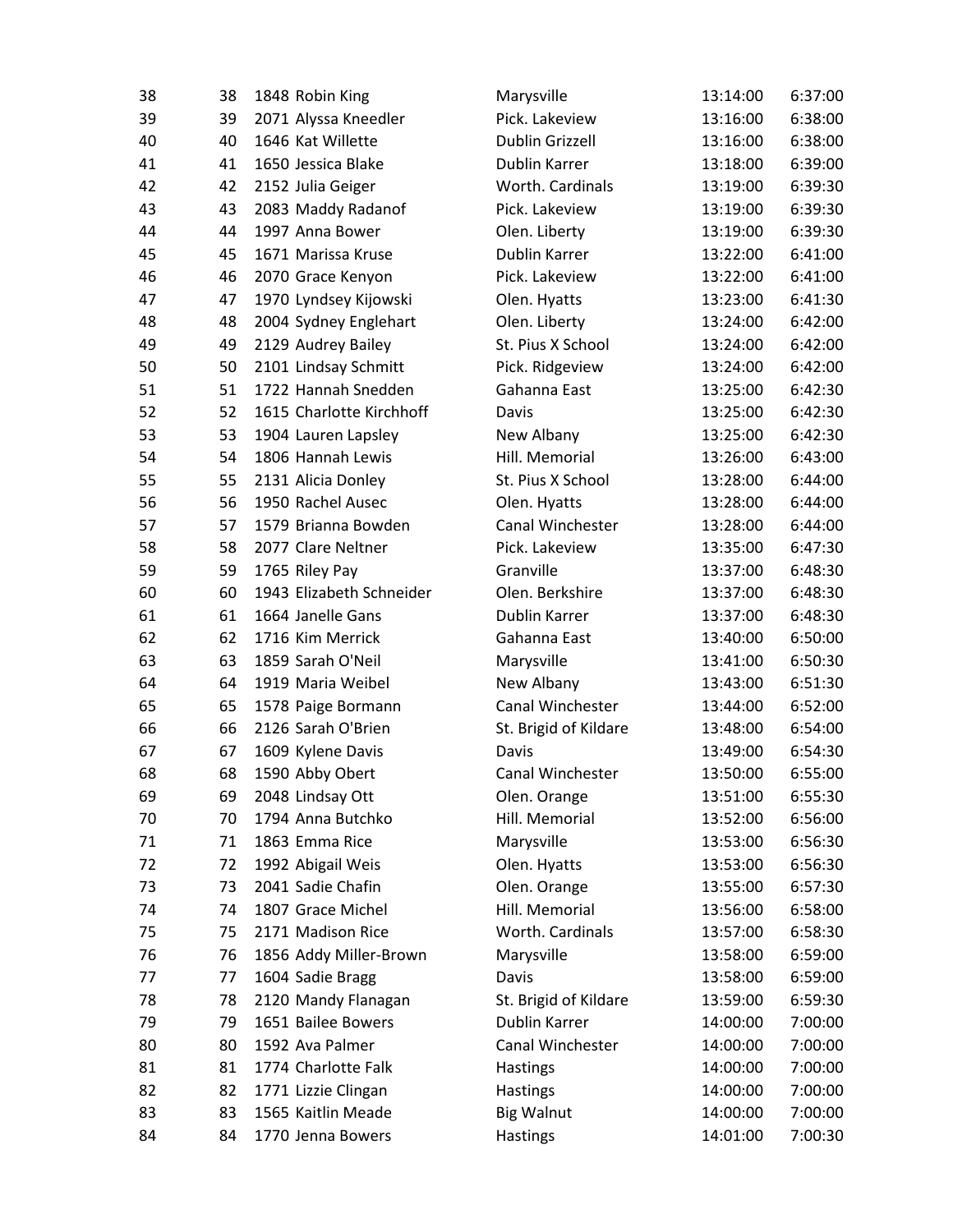| 85  | 85  | 1610 Adriana Del Valle   | Davis                 | 14:01:00 | 7:00:30 |
|-----|-----|--------------------------|-----------------------|----------|---------|
| 86  | 86  | 1727 Kaitlyn Bartholomew | Gahanna South         | 14:04:00 | 7:02:00 |
| 87  | 87  | 2021 Abby Neff           | Olen. Liberty         | 14:05:00 | 7:02:30 |
| 88  | 88  | 1769 Lizzy Blind         | <b>Hastings</b>       | 14:05:00 | 7:02:30 |
| 89  | 89  | 1779 Emma Merchant       | Hastings              | 14:06:00 | 7:03:00 |
| 90  | 90  | 2122 Emily Latshaw       | St. Brigid of Kildare | 14:08:00 | 7:04:00 |
| 91  | 91  | 1840 Morgan Forney       | Marysville            | 14:08:00 | 7:04:00 |
| 92  | 92  | 1757 Jenna Hyman         | Granville             | 14:08:00 | 7:04:00 |
| 93  | 93  | 2031 Chloe Stoof         | Olen. Liberty         | 14:09:00 | 7:04:30 |
| 94  | 94  | 1732 Avianna Holderby    | Gahanna South         | 14:09:00 | 7:04:30 |
| 95  | 95  | 1688 Gabby Beckman       | <b>Dublin Sells</b>   | 14:09:00 | 7:04:30 |
| 96  | 96  | 1778 Maddie McConnell    | Hastings              | 14:10:00 | 7:05:00 |
| 97  | 97  | 1915 Kennedy Smith       | New Albany            | 14:10:00 | 7:05:00 |
| 98  | 98  | 1762 Sara Mills          | Granville             | 14:11:00 | 7:05:30 |
| 99  |     | 2013 Anna Kelley         | Olen. Liberty         | 14:14:00 | 7:07:00 |
| 100 | 99  | 1709 Carole Zugaro       | <b>Dublin Sells</b>   | 14:15:00 | 7:07:30 |
| 101 | 100 | 2121 Claire Ghidotti     | St. Brigid of Kildare | 14:15:00 | 7:07:30 |
| 102 | 101 | 1612 Maisie Fitzmaurice  | Davis                 | 14:15:00 | 7:07:30 |
| 103 | 102 | 2157 Emma Johnson        | Worth. Cardinals      | 14:15:00 | 7:07:30 |
| 104 | 103 | 2049 Katie Priest        | Olen. Orange          | 14:17:00 | 7:08:30 |
| 105 | 104 | 1873 Jasmin Trudeau      | Marysville            | 14:18:00 | 7:09:00 |
| 106 | 105 | 1740 Claire Steigerwald  | Gahanna South         | 14:19:00 | 7:09:30 |
| 107 | 106 | 1595 Rowan Stillwell     | Canal Winchester      | 14:19:00 | 7:09:30 |
| 108 | 107 | 1920 Sarah Beathea       | Olen. Berkshire       | 14:19:00 | 7:09:30 |
| 109 |     | 1766 Mara Shields        | Granville             | 14:20:00 | 7:10:00 |
| 110 | 108 | 1945 Abbey Seipel        | Olen. Berkshire       | 14:21:00 | 7:10:30 |
| 111 | 109 | 1823 Shivani Raju        | Hill. Weaver          | 14:22:00 | 7:11:00 |
| 112 | 110 | 1961 Laura Edwards       | Olen. Hyatts          | 14:23:00 | 7:11:30 |
| 113 | 111 | 1562 Morgan Hemming      | <b>Big Walnut</b>     | 14:24:00 | 7:12:00 |
| 114 | 112 | 1656 Simi Butalia        | Dublin Karrer         | 14:24:00 | 7:12:00 |
| 115 | 113 | 1690 Kathleen Cox        | <b>Dublin Sells</b>   | 14:25:00 | 7:12:30 |
| 116 | 114 | 1896 Taylor Given        | New Albany            | 14:26:00 | 7:13:00 |
| 117 | 115 | 1584 Madison Ewert       | Canal Winchester      | 14:27:00 | 7:13:30 |
| 118 | 116 | 2156 Cara Hughes         | Worth. Cardinals      | 14:27:00 | 7:13:30 |
| 119 | 117 | 1825 Annie Shaw          | Hill. Weaver          | 14:28:00 | 7:14:00 |
| 120 |     | 1991 Miu Uramoto         | Olen. Hyatts          | 14:29:00 | 7:14:30 |
| 121 | 118 | 2042 Camryn Clarkson     | Olen. Orange          | 14:30:00 | 7:15:00 |
| 122 | 119 | 1728 Mallory Beach       | Gahanna South         | 14:31:00 | 7:15:30 |
| 123 |     | 1897 Kate Golian         | New Albany            | 14:31:00 | 7:15:30 |
| 124 | 120 | 2151 Caroline Darling    | Worth. Cardinals      | 14:34:00 | 7:17:00 |
| 125 | 121 | 2038 Isabella Altier     | Olen. Orange          | 14:35:00 | 7:17:30 |
| 126 |     | 1966 Kate Hammond        | Olen. Hyatts          | 14:35:00 | 7:17:30 |
| 127 |     | 1586 Katelyn Genther     | Canal Winchester      | 14:36:00 | 7:18:00 |
| 128 | 122 | 2139 Annie Robinson      | St. Pius X School     | 14:36:00 | 7:18:00 |
| 129 | 123 | 1938 Liz Passias         | Olen. Berkshire       | 14:36:00 | 7:18:00 |
| 130 | 124 | 1936 Kailee O'Brien      | Olen. Berkshire       | 14:36:00 | 7:18:00 |
| 131 |     | 1911 Maya Patel          | New Albany            | 14:37:00 | 7:18:30 |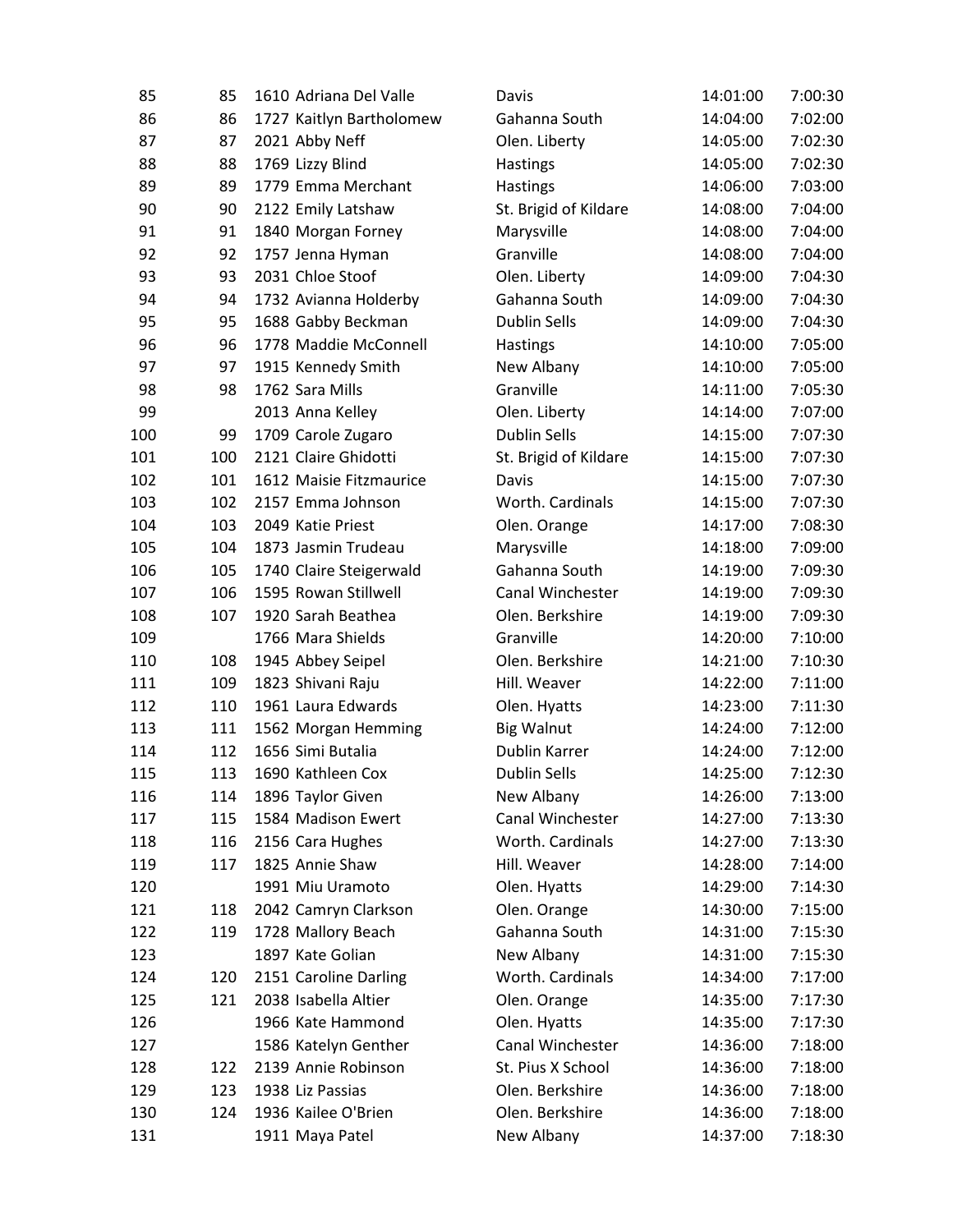| 132 |     | 1649 Halle Bentley         | Dublin Karrer          | 14:37:00 | 7:18:30 |
|-----|-----|----------------------------|------------------------|----------|---------|
| 133 | 125 | 1931 Lauren Householder    | Olen. Berkshire        | 14:37:00 | 7:18:30 |
| 134 |     | 1865 Allie Rioch           | Marysville             | 14:39:00 | 7:19:30 |
| 135 |     | 1975 Jenna Martz           | Olen. Hyatts           | 14:39:00 | 7:19:30 |
| 136 | 126 | 2162 Olivia Midnight       | Worth. Cardinals       | 14:39:00 | 7:19:30 |
| 137 | 127 | 1809 Jenna Trivette        | Hill. Memorial         | 14:40:00 | 7:20:00 |
| 138 | 128 | 2110 Rachel Kirchgessner   | Lan. Sherman           | 14:42:00 | 7:21:00 |
| 139 |     | 1763 Chloe Mulford         | Granville              | 14:42:00 | 7:21:00 |
| 140 |     | 2173 Sylvia Strange        | Worth. Cardinals       | 14:44:00 | 7:22:00 |
| 141 |     | 1597 Amy Tannehill         | Canal Winchester       | 14:44:00 | 7:22:00 |
| 142 | 129 | 2128 Angela Staravecka     | St. Brigid of Kildare  | 14:45:00 | 7:22:30 |
| 143 |     | 1654 Corinne Bryan         | Dublin Karrer          | 14:46:00 | 7:23:00 |
| 144 | 130 | 1639 Olivia Keubler        | <b>Dublin Grizzell</b> | 14:46:00 | 7:23:00 |
| 145 | 131 | 2102 Anna Taylor           | Pick. Ridgeview        | 14:47:00 | 7:23:30 |
| 146 |     | 1899 Julia Grandinetti     | New Albany             | 14:49:00 | 7:24:30 |
| 147 |     | 1867 Emily Rodenhausen     | Marysville             | 14:50:00 | 7:25:00 |
| 148 | 132 | 2096 Hayley James          | Pick. Ridgeview        | 14:52:00 | 7:26:00 |
| 149 |     | 1925 Molly Delaney         | Olen. Berkshire        | 14:53:00 | 7:26:30 |
| 150 |     | 1756 Bryn Hendrickson      | Granville              | 14:54:00 | 7:27:00 |
| 151 |     | 1682 Chloe Solomon         | Dublin Karrer          | 14:55:00 | 7:27:30 |
| 152 | 133 | 2103 Camryn Theado         | Pick. Ridgeview        | 14:56:00 | 7:28:00 |
| 153 |     | 2165 Michaela Moloney      | Worth. Cardinals       | 14:58:00 | 7:29:00 |
| 154 | 134 | 1697 Erin Holsinger        | <b>Dublin Sells</b>    | 15:01:00 | 7:30:30 |
| 155 | 135 | 1698 Jade Jacobs           | <b>Dublin Sells</b>    | 15:02:00 | 7:31:00 |
| 156 | 136 | 1720 Hannah Schlegel       | Gahanna East           | 15:04:00 | 7:32:00 |
| 157 | 137 | 1730 Maddie Gabhart        | Gahanna South          | 15:04:00 | 7:32:00 |
| 158 | 138 | 1735 Cara Miller           | Gahanna South          | 15:05:00 | 7:32:30 |
| 159 | 139 | 2091 Amelia Allen          | Pick. Ridgeview        | 15:06:00 | 7:33:00 |
| 160 |     | 1588 Cami McCoy            | Canal Winchester       | 15:06:00 | 7:33:00 |
| 161 |     | 1921 Abby Bendis           | Olen. Berkshire        | 15:07:00 | 7:33:30 |
| 162 | 140 | 1717 Regan Mounts          | Gahanna East           | 15:07:00 | 7:33:30 |
| 163 | 141 | 2140 Hannah Thompson       | St. Pius X School      | 15:09:00 | 7:34:30 |
| 164 | 142 | 1800 Jennifer Hartman      | Hill. Memorial         | 15:10:00 | 7:35:00 |
| 165 | 143 | 1647 Meaghan Yant          | Dublin Grizzell        | 15:11:00 | 7:35:30 |
| 166 | 144 | 1705 Eileen Schwab         | <b>Dublin Sells</b>    | 15:13:00 | 7:36:30 |
| 167 | 145 | 2133 Amanda Kuhn           | St. Pius X School      | 15:15:00 | 7:37:30 |
| 168 | 146 | 1801 Cameron Hienton       | Hill. Memorial         | 15:17:00 | 7:38:30 |
| 169 |     | 1803 Saya Jain             | Hill. Memorial         | 15:18:00 | 7:39:00 |
| 170 |     | 1932 Isabella Iguchi       | Olen. Berkshire        | 15:19:00 | 7:39:30 |
| 171 |     | 1726 Melanie Allen         | Gahanna South          | 15:19:00 | 7:39:30 |
| 172 | 147 | 1645 Mitali Singh          | <b>Dublin Grizzell</b> | 15:20:00 | 7:40:00 |
| 173 | 148 | 1713 Chloe Callihan        | Gahanna East           | 15:20:00 | 7:40:00 |
| 174 |     | 1772 Abby Dietrich         | Hastings               | 15:21:00 | 7:40:30 |
| 175 | 149 | 2130 Mary Berger           | St. Pius X School      | 15:21:00 | 7:40:30 |
| 176 |     | 1689 Manel Belkacem-Boussa | <b>Dublin Sells</b>    | 15:23:00 | 7:41:30 |
| 177 | 150 | 2106 Maddy Wyant           | Pick. Ridgeview        | 15:23:00 | 7:41:30 |
| 178 | 151 | 2141 Abigail Wilson        | St. Pius X School      | 15:24:00 | 7:42:00 |